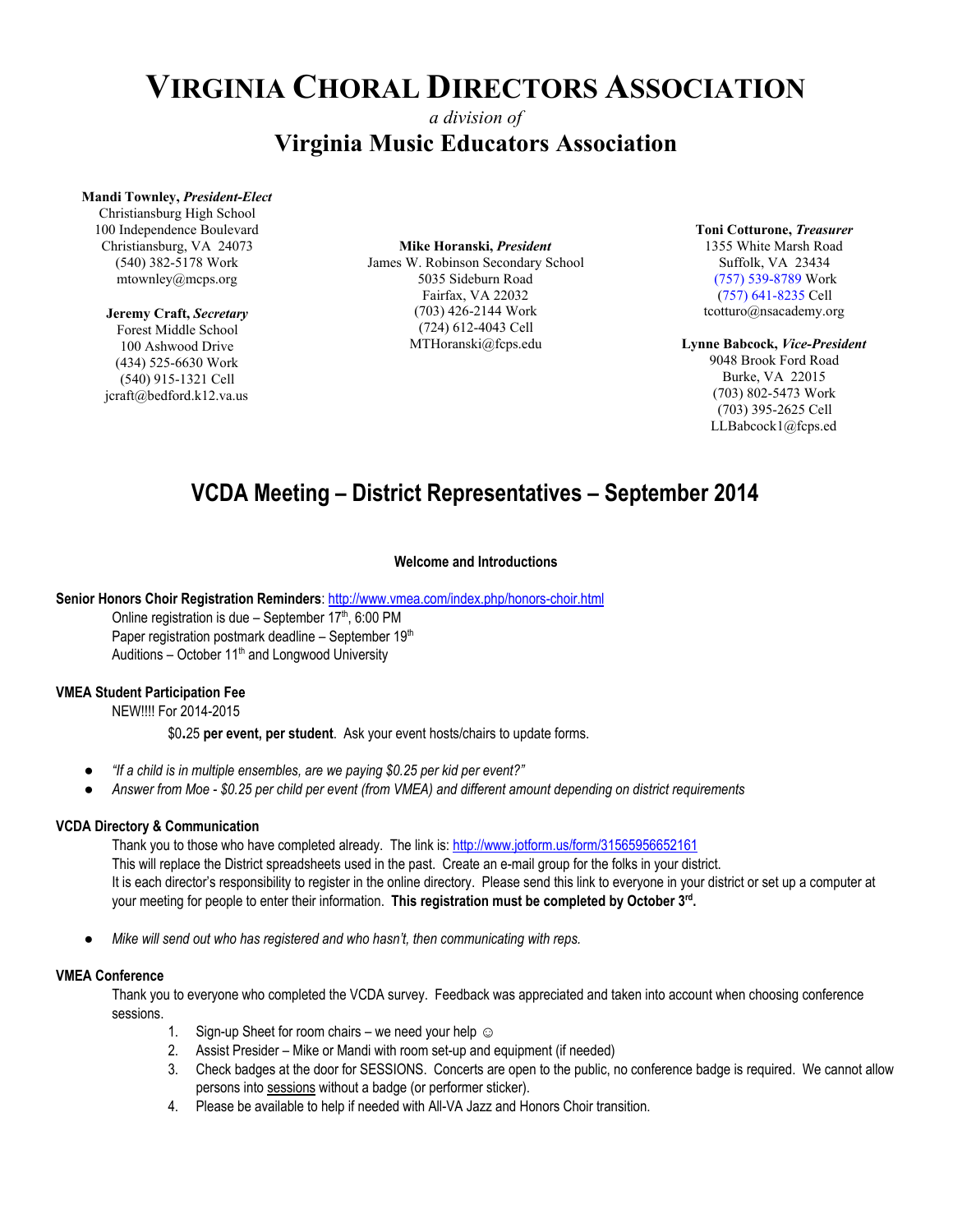# **VIRGINIA CHORAL DIRECTORS ASSOCIATION**

*a division of* **Virginia Music Educators Association**

- Mike is appreciative of feedback provided regarding VCDA portion of conference, via survey
- *District reps are to email Mike regarding room chair preferences*

#### **Literature Manual Submissions**

Online form needs to be updates with Mandi's contact information. Submissions should be given to Mandi Townley by 4:00 PM on Friday. If you are interested in being a part of the grading committee, please let Mandi know. Submissions from last All-VA last April will be added once the new format is in place and we are working from that document.

● *Voicings MUST match the manual*

**VCDA "operations" Manual** – Lynne Babcock made updates. If any changes requiring a vote by the membership, we will send out to district reps to forward and we will vote on the changes (if needed) at the meeting during Conference.

● *Mike suggests district reps to review the event manual AND the VCDA manual* – *continues to suggest to have more than one person hosting events*

**VCDA Literature Manual** – Committee (My-Van Nguyen and Jennifer Kaufmann - chairs) have been working on making the manual more consistent the way composer/arranger information is entered, added a separate column for arranger and other improvements. This is a huge job and is due for completion at the end of September. The second step is to take the new format and investigate a format to make the literature manual web searchable so there no need to download an Excel file year after year. This should also help to eliminate confusion so people are all working from the same data and not older versions.

#### **ALL-Virginia 2015 – May 23 - 25**

Audition selection is "Blow, Blow Thou Winter Wind" – CORRECTION, "Whither must I wander"

Forms being updated and will be posted online by the end of September with music and accompaniment files.

Sheraton Premiere, Tyson's Corner

SATB – Dr. Brady Allred, Salt Lake Choral Artists

SSAA – Dr. Christopher Aspaas, Saint Olaf College

**Singing Sergeants** – United States Air Force – performing for students Thursday Evening and possibly one other group.

*Shared Concert and rehearsal space with ACDA-VA Middle School Choir, MS concert will need to be after the HS concerts are over with a little "buffer" time.*

*● ACDA will "co-habitate" with VCDA event*

Make reservations **NOW** if you think you have a student(s) who have a decent chance to make it.

#### **Reservation code** – **LINK** [VCDA Meeting Attendees](https://www.starwoodmeeting.com/StarGroupsWeb/res?id=1409051937&key=22915BB7)

**CPR Training** -Teaching License Recertification will be made available on Thursday afternoon and Friday morning at All-VA. Limit 12 per session. Cost \$35 - includes a card. More information will be sent prior to All-VA and reservations will be taken on a first come, first-served basis.

- ● *Sign-up quickly if interested*
- *Adjudicator training will be available during this weekend*

I am working on consolidating the All-VA paperwork. Director information and student dietary needs will be submitted online (and possibly other things as well)

● *All-VA paperwork will be easier, including a line for dietary concerns*